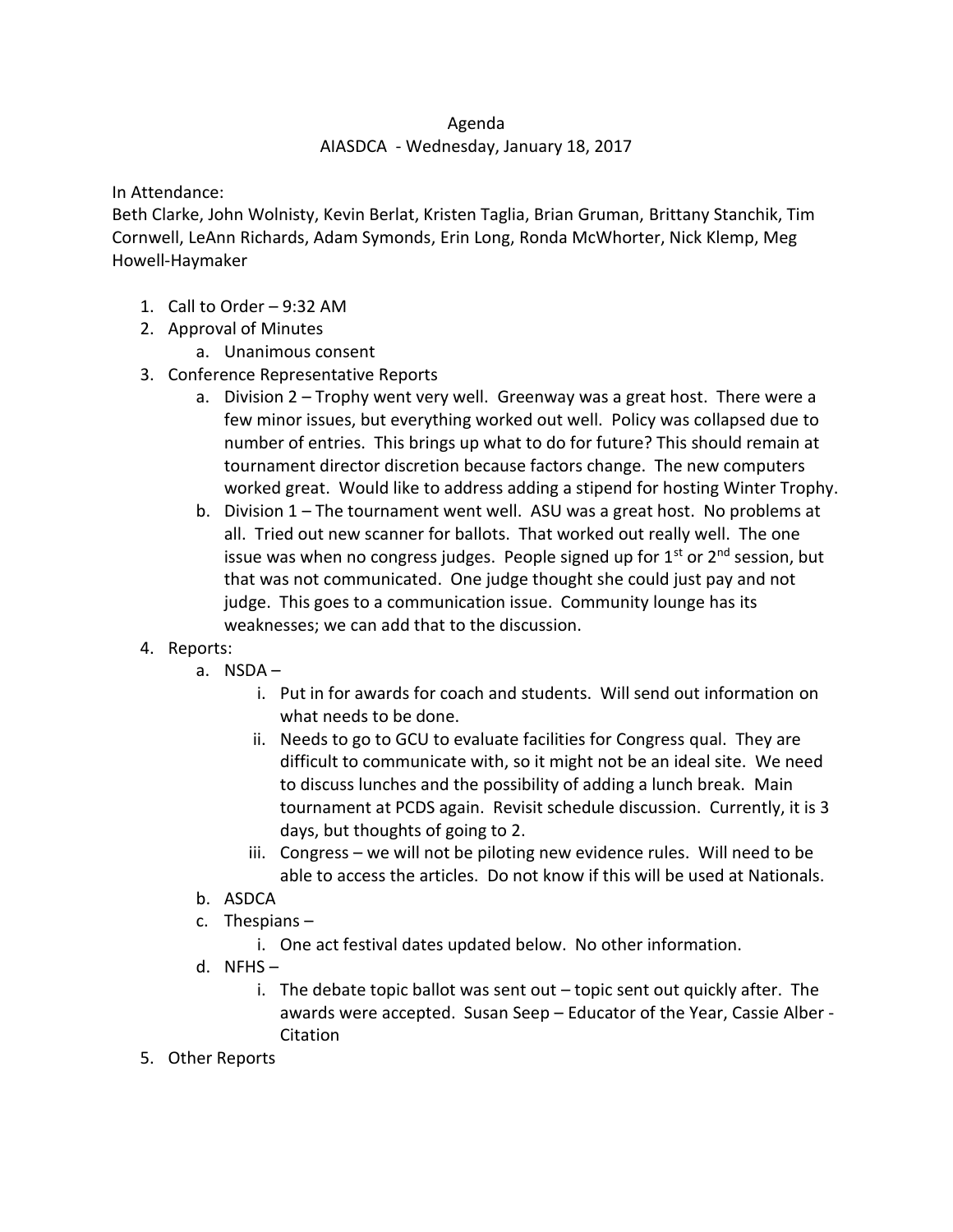- 6. Old Business
	- a. Hall of Fame discussion
		- i. No current applicants. We need submissions.
	- b. Updated rulebook ready for review and formatting
		- i. It is close to being done, but other eyes are always good. Section of book on advice for judges. Should these be different documents? Discussion: create one document with different sections. It will be provided at State tournaments. Include a full copy of ballots.
		- ii. Judge Training:<https://www.speechanddebate.org/judge-training/>
		- iii. Should we add anything about eballoting? No
	- c. Definition of a novice discussion
		- i. Suggestion: If the student competes in a year, that is their novice year. That can be appealed at an invitational. IE and debate would be separate. The problem is people following; we need to be able to enforce it.
		- ii. Novice eligibility for debate is limited to a student's first academic year of competition in any debate event (PF, LD, Policy, Congress) regardless of number of competitions. Both debaters must qualify to this rule to compete in the novice division. Violations will lead to disqualification. All appeals must be submitted to the tournament director at least one week prior to competition.
		- iii. Definition accepted by unanimous consent.
	- d. Bylaw changes (submitted and updated)
	- e. Divisions discussion
		- i. Changes to divisions & reps is done
		- ii. Petitions discussion: proposed that schools can petition up, but they can't petition down. This will go into effect the 2017-2018 school year.
			- 1. Meg motions; Erin seconded
			- 2. Passes 11 yes, Ronda no
- 7. New Business
	- a. Treasurer's report
		- i. \$54,000 in bank now; will invoice Winter Trophy next week
		- ii. 3 schools did not pay ASDCA dues do we have recourse now? Need to follow up with the schools.
		- iii. Collections good and checks are coming in
	- b. Tim-- proposal on Duo Act
		- i. Proposal: Move to eliminate duet acting from Winter Trophy and State.
		- ii. Meg seconded
		- iii. Discussion: Not really a speech event. Very close to interp. Will that deter students especially for schools who focus on that event? With new events, why do we need this one? It is the least speech event. This kills an opportunity for students. This can be a gateway into speech. It provides connection to Thespians. It is down right now, but our events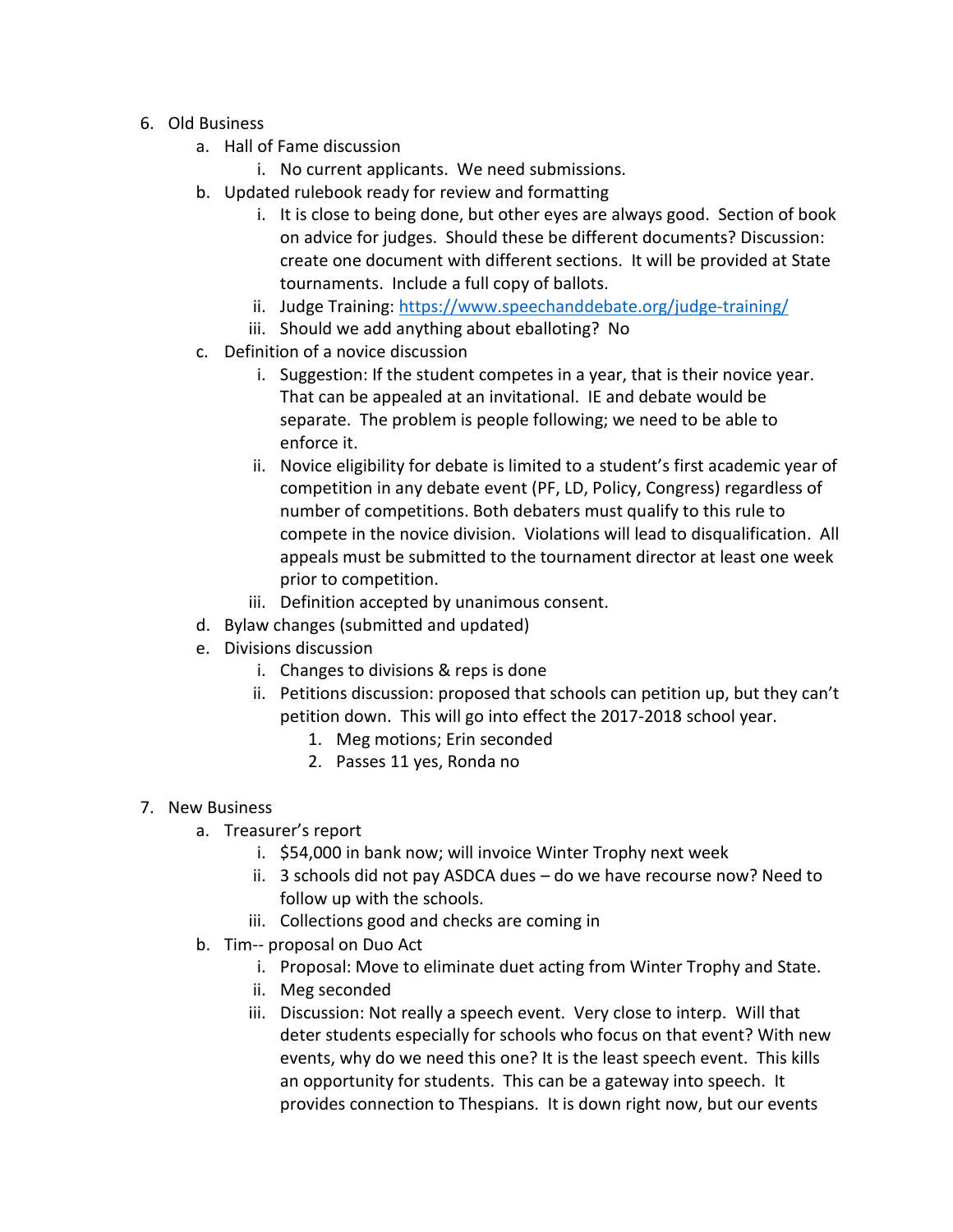become cyclical and what is down one year goes up the next (oratory for example). Need to make sure that it isn't promoted as novice; we need to bring up the level. There are no true negatives.

- 1. Call to question and seconded
	- a. 2 in favor
	- b. 9 against
	- c. 1 abstain
- c. Nick-- proposal on Expository/ Informative speaking
	- i. Proposal: Eliminate expository speaking from Winter Trophy and State and replace it with informative with rules from NSDA. Ballots should be NSDA informative ballots. This is take effect in 2017-2018 competition year.
		- 1. Informative purpose illuminate on topic is primary goal but entertain is secondary. VA are optional and less of an emphasis.
		- 2. Right now we have a competition between visual aides. At nationals it is across the board. Poverty with creating boards. Some are judged based on aides. Expos is more about entertaining. Things won't change because of judges. This brings us into alignment to NSDA. Arizona is at a disadvantage because we don't follow he same.
		- 3. Move to question. Seconded.
		- 4. In favor: 10 Abstain: 2
- d. Updated One Act dates
	- i. Jan. 21, 2017 South Region U of A
	- ii. Jan. 28, 2017 North Region Valley Vista HS
	- iii. Jan. 28, 2017 Central Region Mesa Community College
- e. Items from the floor
	- i. Money/Food for Winter Trophy
		- 1. John proposes ASDCA give \$500 to run the tournament with receipts provided at end. Was there already a cost? We need adequate judges lounges.
		- 2. 1/22/2014 voted stipend for tournament hosts (reviewed previous minutes)
			- a. Move to pay Greenway.
		- 3. Nick: Move that add a budget of \$250 for judges' lounge. School will return receipts and/or remaining money at conclusion.
			- a. Seconded
			- b. Favor: 11 Abstain: 1
	- ii. Judge issue
		- 1. Issue at Mountain View tournament with a judge. The judge's account is very different from that of the competitors'. Accusation of sexual harassment.
			- a. Based upon the evidence presented, the judge in question will be banned from judging tournaments indefinitely.